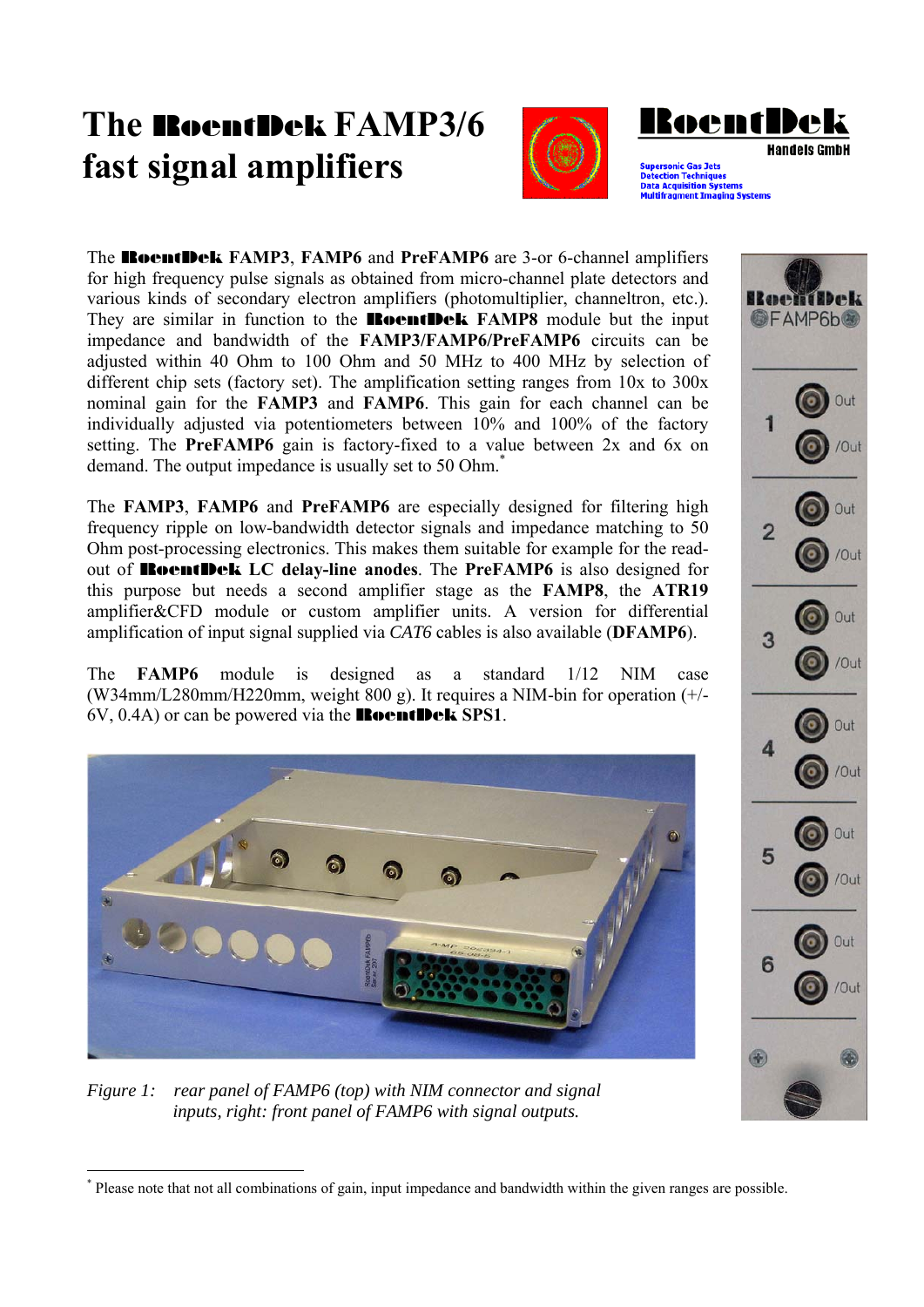Each channel has a lemo (00 series) input on the rear panel and both an inverted and non-inverted amplified lemo 00 series output on the front side. Amplification, bandwidth and in-/output impedance for each channel is factory-set and can not be modified without changing the internal circuits. The default settings for LC anode read-out are 300x amplification, 15 MHz bandwidth and 50 Ohm impedance.

The **FAMP3** module is designed as a standard 3HU case (W61mm/L122mm/H128mm, weight 430 g without power adapter). It comes with a mains power adapter for 100-250VDC. power consumption is 0.25A at + 12V. Several modules can be daisy-chained via power cables. The default settings for LC anode read-out are 300x amplification, 15 MHz bandwidth and 50 Ohm impedance.



 $\epsilon$ EEE DE48573152

*Figure 2: signal outputs are located on the FAMP3 front panel (top left), gain potentiometers, signal inputs and power in-/output are on the rear panel.*